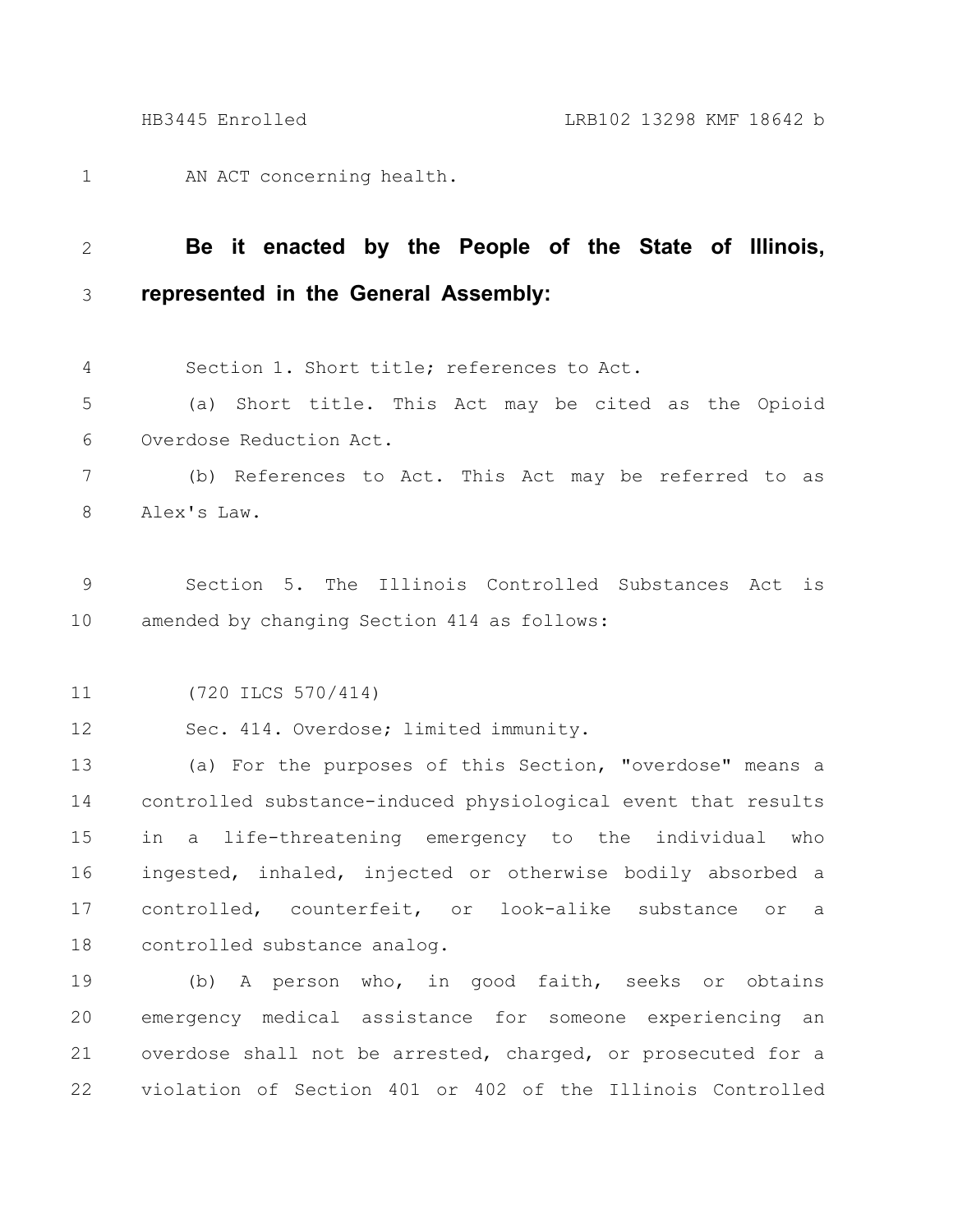HB3445 Enrolled - 2 - LRB102 13298 KMF 18642 b

Substances Act, Section 3.5 of the Drug Paraphernalia Control Act, Section 55 or 60 of the Methamphetamine Control and Community Protection Act, Section 9-3.3 of the Criminal Code of 2012, or paragraph (1) of subsection (g) of Section 12-3.05 of the Criminal Code of 2012 if evidence for the violation was acquired as a result of the person seeking or obtaining emergency medical assistance and providing the amount of substance recovered is within the amount identified in subsection (d) of this Section. The violations listed in this subsection (b) must not serve as the sole basis of a violation of parole, mandatory supervised release, probation, or conditional discharge, a person's pretrial release, or furlough, or any seizure of property under any State law authorizing civil forfeiture so long as the evidence for the violation was acquired as a result of the person seeking or obtaining emergency medical assistance in the event of an overdose. 1 2 3 4 5 6 7 8 9 10 11 12 13 14 15 16 17

(c) A person who is experiencing an overdose shall not be arrested, charged, or prosecuted for a violation of Section 401 or 402 of the Illinois Controlled Substances Act, Section 3.5 of the Drug Paraphernalia Control Act, Section 9-3.3 of the Criminal Code of 2012, or paragraph (1) of subsection (g) of Section 12-3.05 of the Criminal Code of 2012 if evidence for the violation was acquired as a result of the person seeking or obtaining emergency medical assistance and providing the amount of substance recovered is within the amount identified 18 19 20 21 22 23 24 25 26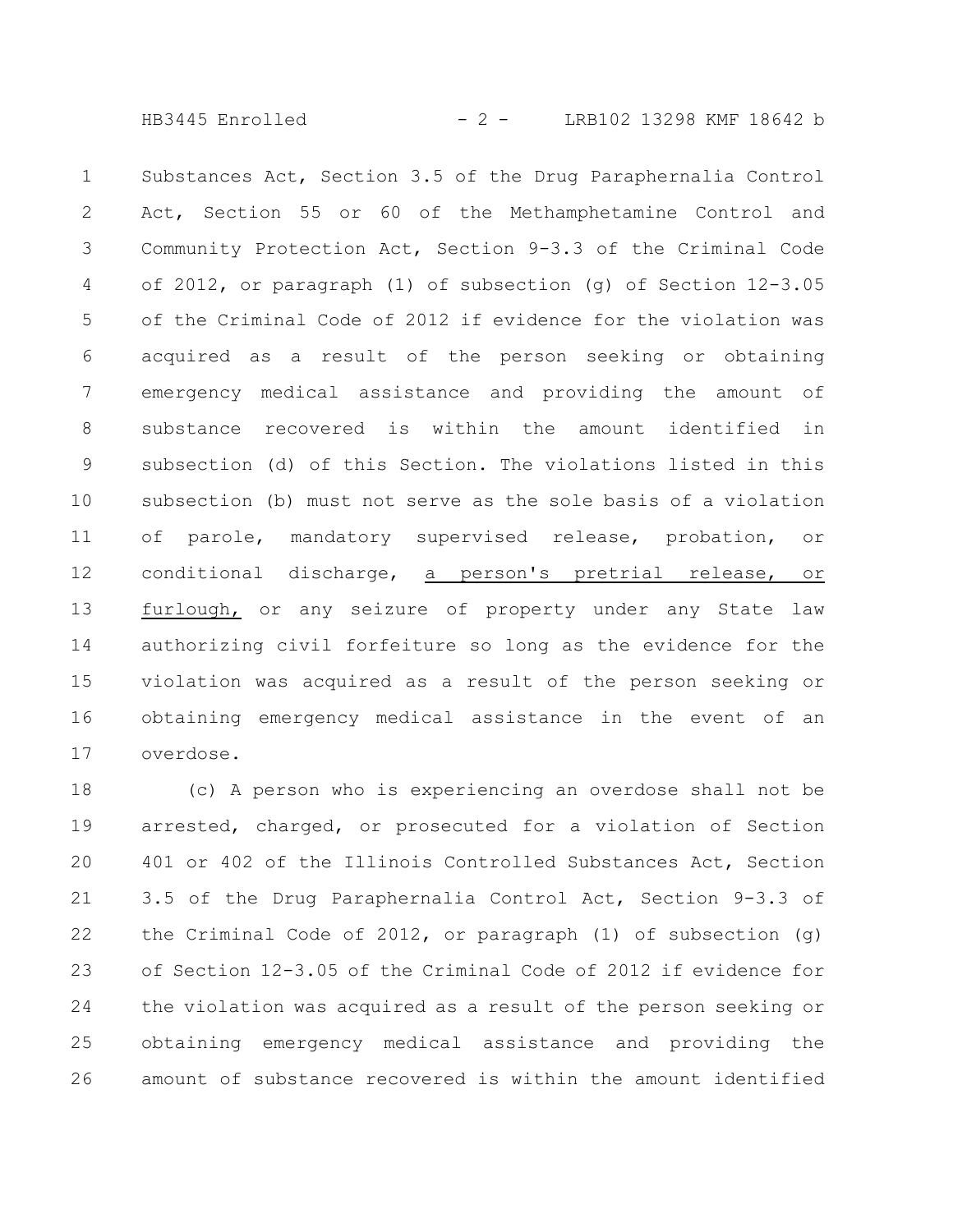HB3445 Enrolled - 3 - LRB102 13298 KMF 18642 b

in subsection (d) of this Section. The violations listed in this subsection (c) must not serve as the sole basis of a violation of parole, mandatory supervised release, probation, or conditional discharge, or any seizure of property under any State law authorizing civil forfeiture so long as the evidence for the violation was acquired as a result of the person seeking or obtaining emergency medical assistance in the event of an overdose. 1 2 3 4 5 6 7 8

(d) For the purposes of subsections (b) and (c), the limited immunity shall only apply to a person possessing the following amount: 9 10 11

(1) less than 3 grams of a substance containing heroin; 12 13

(2) less than 3 grams of a substance containing cocaine; 14 15

(3) less than 3 grams of a substance containing morphine; 16 17

(4) less than 40 grams of a substance containing peyote; 18 19

(5) less than 40 grams of a substance containing a derivative of barbituric acid or any of the salts of a derivative of barbituric acid; 20 21 22

(6) less than 40 grams of a substance containing amphetamine or any salt of an optical isomer of amphetamine; 23 24 25

26

(7) less than 3 grams of a substance containing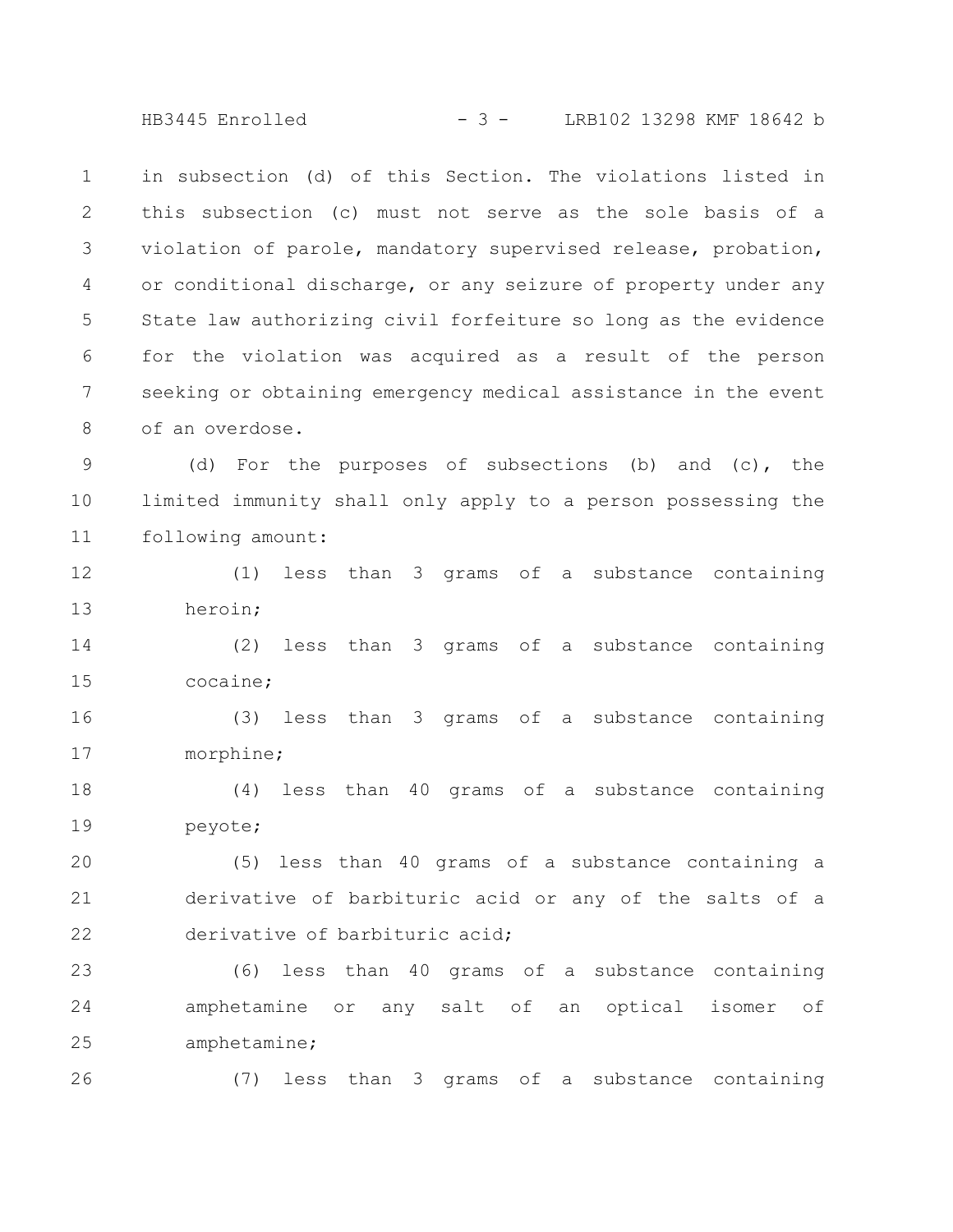HB3445 Enrolled - 4 - LRB102 13298 KMF 18642 b

lysergic acid diethylamide (LSD), or an analog thereof;

1

(8) less than 6 grams of a substance containing pentazocine or any of the salts, isomers and salts of isomers of pentazocine, or an analog thereof; 2 3 4

(9) less than 6 grams of a substance containing methaqualone or any of the salts, isomers and salts of isomers of methaqualone; 5 6 7

(10) less than 6 grams of a substance containing phencyclidine or any of the salts, isomers and salts of isomers of phencyclidine (PCP); 8 9 10

(11) less than 6 grams of a substance containing ketamine or any of the salts, isomers and salts of isomers of ketamine; 11 12 13

(12) less than 40 grams of a substance containing a substance classified as a narcotic drug in Schedules I or II, or an analog thereof, which is not otherwise included in this subsection. 14 15 16 17

(e) The limited immunity described in subsections (b) and (c) of this Section shall not be extended if law enforcement has reasonable suspicion or probable cause to detain, arrest, or search the person described in subsection (b) or (c) of this Section for criminal activity and the reasonable suspicion or probable cause is based on information obtained prior to or independent of the individual described in subsection (b) or (c) taking action to seek or obtain emergency medical assistance and not obtained as a direct result of the action of 18 19 20 21 22 23 24 25 26